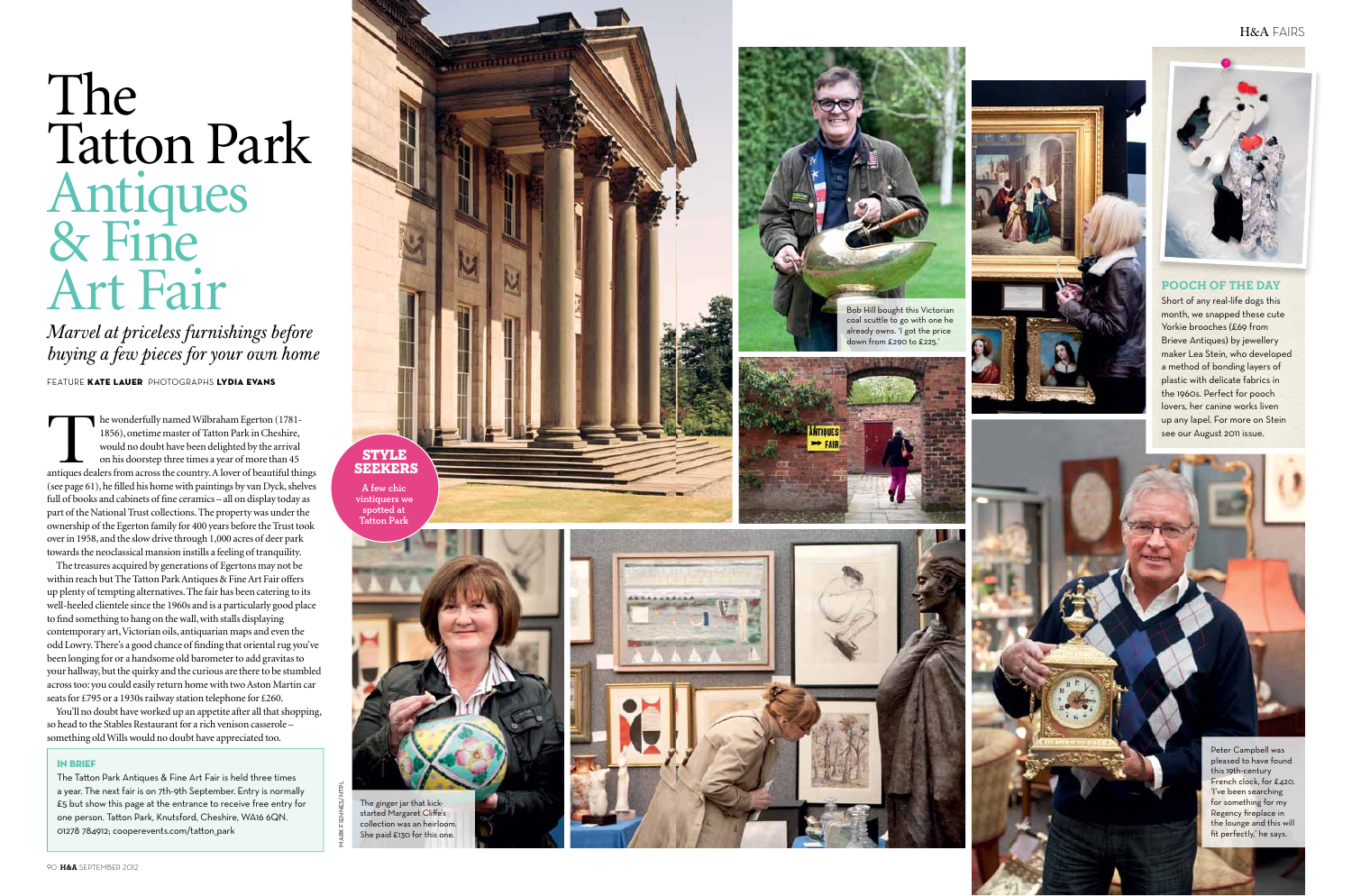### **STALL STORIES**

Twinkling at you from its display case, the silver overlay porcelain on John Newton's stall tugs at the magpie inside. John has been dealing in porcelain for 40 years but, since he started importing these lustrous beauties 18 months ago, collectors have flocked to their charms. 'I've loved decorative things since I was a toddler,"



says John. 'When a lady I deal with in New

Jersey passed up a large batch of this stuff, I happily took it on.' He is selling the entire collection of one American family, amassed over two generations and 50 years, from 1905 until the 1950s. There are several hundred pieces in total and, taking a consignment every two or three months, John is now about halfway through. During the heyday of these decorative ceramics, most of which were produced in Europe in the early 20th century, the British never quite took the style to their hearts. Interestingly, he still sells many gorgeous vases, jugs, cups and saucers to American clients. 'They buy online from the States, so things that have come all the way over here go right back across the Atlantic!' johnnewtonantiques.com





marricoper plans to doe this Buddin mask,<br>made from reclaimed Cambodian teak and<br>secured for £500, to add character to her large conservatory alongside a tribal rug.







pleased with her buys: .<br>some Japanese ivory figures, a chalcedony pendant and these George III spoons, £130.



Mary Race from Plumley bought this turnof-the-century oak barrel for £245. She plans to use it as a replacement for the old coal scuttle she's been using as a stick stand.

# September fair dates

Please check before travelling as fairs can be cancelled or postponed after we go to press

1st-2nd Builth Wells **International Antiques and Collectors Fair, Royal Welsh** Showground, Builth Wells, Powys. £5-£10. 01584 873634; continuityfairs.co.uk 2nd The Royal Horticultural Hall Antiques Fair, Royal Horticultural Hall, Lindley Hall, Elverton Street, Victoria. London. £4. 020 7254 4054: adamsantiquesfairs.com 2nd Little Vintage Lover Fair, Sussex Barn, Burnham Market, Norfolk. £2. littlevintageloverfair.co.uk

#### $2$ -FOR-1

2nd The Vintage Wedding Fair. The Adelphi Hotel, Ranelagh Place, Liverpool. £5. 0113 345 8699; vintageweddingfair. co.uk

3rd Donington Antiques Market, Donington Park, Castle Donington, Derby, Derbyshire. £2. 01298 27493; arthurswallowfairs.co.uk 4th-5th IACF Ardingly **International Antiques** and Collectors Fair, South of England Showground, Ardingly, Haywards Heath, West Sussex, £20. Tuesday (also allows entry on Wednesday); £5, Wednesday. 01636 702326; iacf.co.uk 7th-9th Petersfield Antiques Fair. Festival Hall. Heath Road. Petersfield, Hants. £3. 01825 744074; penman-fairs.co.uk 7th-9th Antiques in the Park. Kedleston Hall. Derby. Derbyshire. £5-£7. 01332 830444; jaguarfairs.com

8th Village Vintage & Handmade Market, North Bradley Peace Memorial Hall. Trowbridge. £1. 01225 766866; delightfullyvintageevents. blogspot.com 9th The London Vintage **Fashion, Textiles** & Accessories Fair, Hammersmith Town Hall, King Street, London. £10, before 10am: £5. after 10am, 020 8543 5075; pa-antiques.co.uk 9th Vintage Market, Dorchester Curiosity Centre, Grove Trading Estate, Dorchester. Free. 01300 320400; theenglisheventcompany.co.uk 10th The IACF Swinderby **International Antiques** and Collectors Fair, RAF Swinderby, nr Lincoln. £10, before 10am: £5, after 10am. 01636 702326; iacf.co.uk 15th Norwich Original Flea Market, St Andrew's Halls, Norwich, Norfolk, £1, 01603 630763; cloistersfair.com **15th Saltaire Vintage** Home & Fashion Fair (part of Saltaire Festival), Victoria Hall, Saltaire, West Yorkshire, £2, 07985 181120: roseandbrownvintage.co.uk 15th Crikey! It's Vintage, Thistle Hotel, Exeter, £2. 07585 118574: crikeyitsvintage.co.uk 15th-16th IACF Shepton **Mallet International Antiques and Collectors** Fair, Royal Bath and West Showground, Shepton Mallet. £10, Friday (allows entry on Sat & Sun); £5, Saturday and Sunday. 01636 702326; iacf.co.uk

To take advantage of our exclusive ticket offers,<br>please present this page on entry